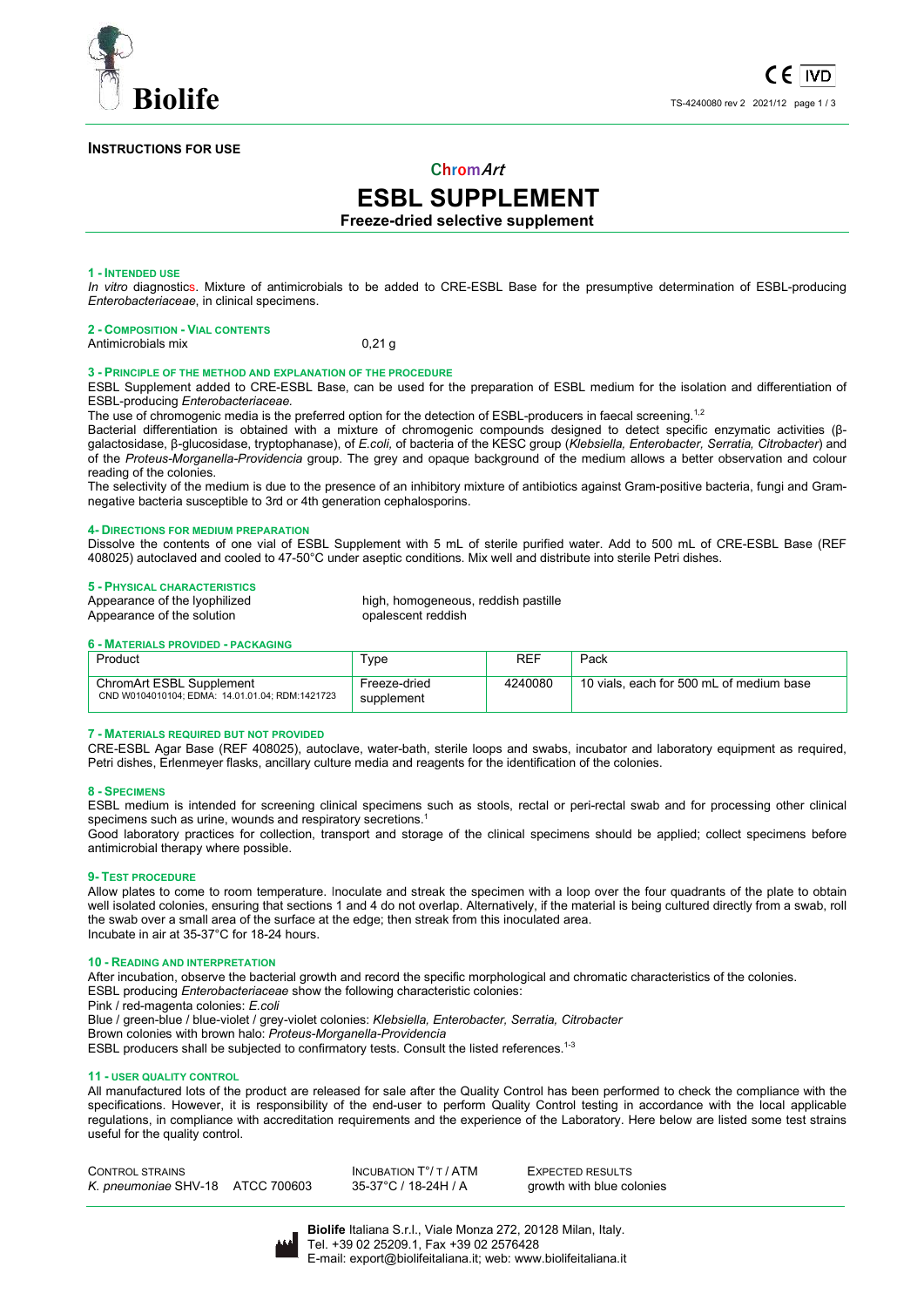

| E. coli     | ATCC 25922                                                                     | 35-37°C / 18-24H / A | inhibited |
|-------------|--------------------------------------------------------------------------------|----------------------|-----------|
| C. albicans | ATCC 10231                                                                     | 35-37°C / 18-24H / A | inhibited |
|             | A: aerobic incubation; ATCC is a trademark of American Type Culture Collection |                      |           |

#### **12- PERFORMANCES CHARACTERISTICS**

The performances of ESBL medium prepared with CRE-ESBL Base and ESBL Supplement were evaluated in a clinical study by a Clinical Microbiology Laboratory in northern Italy<sup>4</sup> on 2500 urine cultures and 38 samples from other body sites.

The data demonstrate the capacity of ESBL Medium to detect ESBL-producing *Enterobacteriaceae* with high sensitivity (98.82%) and specificity (98.29%).

Prior to release for sale representative samples of dehydrated ChromArt CRE-ESBL Base REF 408025, supplemented with ChromArt ESBL Supplement REF 4240080 are tested for productivity and selectivity by comparing the results with a previously approved Reference Batch.Productivity is tested by semi-quantitative ecometric technique with the following target strains: *K.pneumoniae* ATCC 700603*,*  ESBL-producing clinical isolates of *E.coli, E.cloacae, C.freundii*. and *C. koserii*. After incubation at 35-37°C for 18-24 hours all target strains show a good growth with typical chromatic characteristics.

Selectivity is evaluated by semi-quantitative ecometric technique by inoculating the plates with suitable decimal dilutions in saline of a 0.5 McFarland suspension of the non-target organisms *P.aeruginosa* ATCC 27853, *C.albicans* ATCC 10231, *S.aureus* (MR) ATCC 43300, *E.coli* ATCC 25922, *A.calcoaceticus* ATCC 19606, *E.fecium* (VRE) ATCC 700221, a clinical isolate of *E.cloacae* hyperproducer of AmpC and por+, a clinical isolate of *E.coli* hyperproducer of AmpC.

After incubation at 35-37°C for 18-24 hours, the growth of *P.aeruginosa, C.albicans* , *S.aureus, E coli* ATCC 25922 *and E faecium* is totally inhibited while the growth of hyperproducer of AmpC non-target strains *E.coli* and *E.cloacae* is partially inhibited.

#### **12-LIMITATIONS OF THE METHOD**

- ESBL Chromogenic agar media are likely to be less specific, particularly in areas where ESBL producers are common.<sup>1</sup>
- Some *Enterobacteriaceae* strains hyperproducing cephalosporinases, some multi drug resistant *Pseudomonas* spp. and *Acinetobacter* spp. may grow on the ESBL medium.
- Growth on the medium depends on the metabolic requirements of each microorganism and on the resistance to the antimicrobials present; some target strains may not be able to grow on ESBL medium or may show a delayed growth (e.g., *Proteus* spp.).
- Even if the microbial colonies on the plates are differentiated on the basis of their morphological and chromatic characteristics, it is recommended that biochemical, immunological, molecular, or mass spectrometry testing be performed on isolates, from pure culture, for complete identification. On the isolates, perform antimicrobial susceptibility testing.
- ESBL Supplement and the complete medium are intended as an aid in the diagnosis of infectious diseases; the interpretation of the results must be made considering the patient's clinical history, the origin of the sample and the results of the microscopic and/or other diagnostic tests.

#### **14 - PRECAUTIONS AND WARNINGS**

- ESBL Supplement is a qualitative *in vitro* diagnostic, for professional use only; it must be used by adequately trained and qualified laboratory personnel, observing approved biohazard precautions and aseptic techniques.
- ESBL Supplement is classified as dangerous according to current European legislation; consult the Safety Data Sheet before use.
- The supplement and the medium base shall be used in association according to the directions described above. Apply Good Manufacturing Practice in the preparation process of plated media.
- ESBL Supplement is sterilized by membrane filtration.
- Be careful when opening the metal ring to avoid injury.
- All laboratory specimens should be considered infectious.
- The laboratory area must be controlled to avoid contaminants such as medium powder and supplements or microbial agents.
- Sterilize all biohazard waste before disposal. Dispose the unused supplements and the sterilized media inoculated with samples or microbial strains in accordance with current local legislation.
- Do not use ESBL Supplement as active ingredients for pharmaceutical preparations or as production materials intended for human and animal consumption.
- The Certificates of Analysis and the Safety Data Sheets of the product are available on the website www.biolifeitaliana.it.
- Notify Biolife Italiana Srl (complaint@biolifeitaliana.it) and the relevant Authorities of any serious incident occurring in connection with the use of the *in vitro* diagnostic
- The information provided in this document has been defined to the best of our knowledge and ability and represents a guideline for the proper use of the product but without obligation or liability. In all cases existing local laws, regulations and standard procedures must be observed for the examination of samples collected from human and animal organic districts, for environmental samples and for products intended for human or animal consumption. Our information does not relieve our customers from their responsibility for checking the suitability of our product for the intended purpose.

#### **15 - STORAGE CONDITIONS AND SHELF LIFE**

Upon receipt, store the product in the original package at 2-8°C away from direct light. If properly stored, the product may be used up to the expiry date printed on the label; do not use beyond this date. Once the vial has been opened and the lyophilised product has been reconstituted, the resulting solution should be used immediately. Before use, examine the lyophilized and reconstituted product and discard if there are obvious signs of deterioration (e.g., contamination, atypical colour or other abnormal characteristics).

The user is responsible for the manufacturing and quality control processes of plated media and the validation of their shelf life, according to the applied storage conditions (temperature and packaging).

#### **16 - REFERENCES**

- 1. Public Health England. UK Standards for Microbiology Investigations (SMI) B 59: Detection of *Enterobacteriaceae* producing extended spectrum β lactamases.2016
- 2. Perry JD. A Decade of Development of Chromogenic Culture Media for Clinical Microbiology in an Era of Molecular Diagnostics. Clin Microbiol Rev. 2017; 30:449-479.
- 3. Simner PJ, Humphries R. Special phenotypic methods for detecting antibacterial resistance. *In* Carrol KC, Pfaller MA *et al*. editors. Manual of clinical microbiology,12th ed. Washington, DC: American Society for Microbiology; 2019.
- 4. Comi C, Bracco S, Colombo L, Bartesaghi P, Barletta R, Silva M, Luzzaro F. Valutazione del terreno ChromArt ESBL (Biolife) per la rilevazione degli Enterobatteri produttori di ESBL in campioni clinici. XLIII Congresso AMCLI, Sezione Poster, 2014.